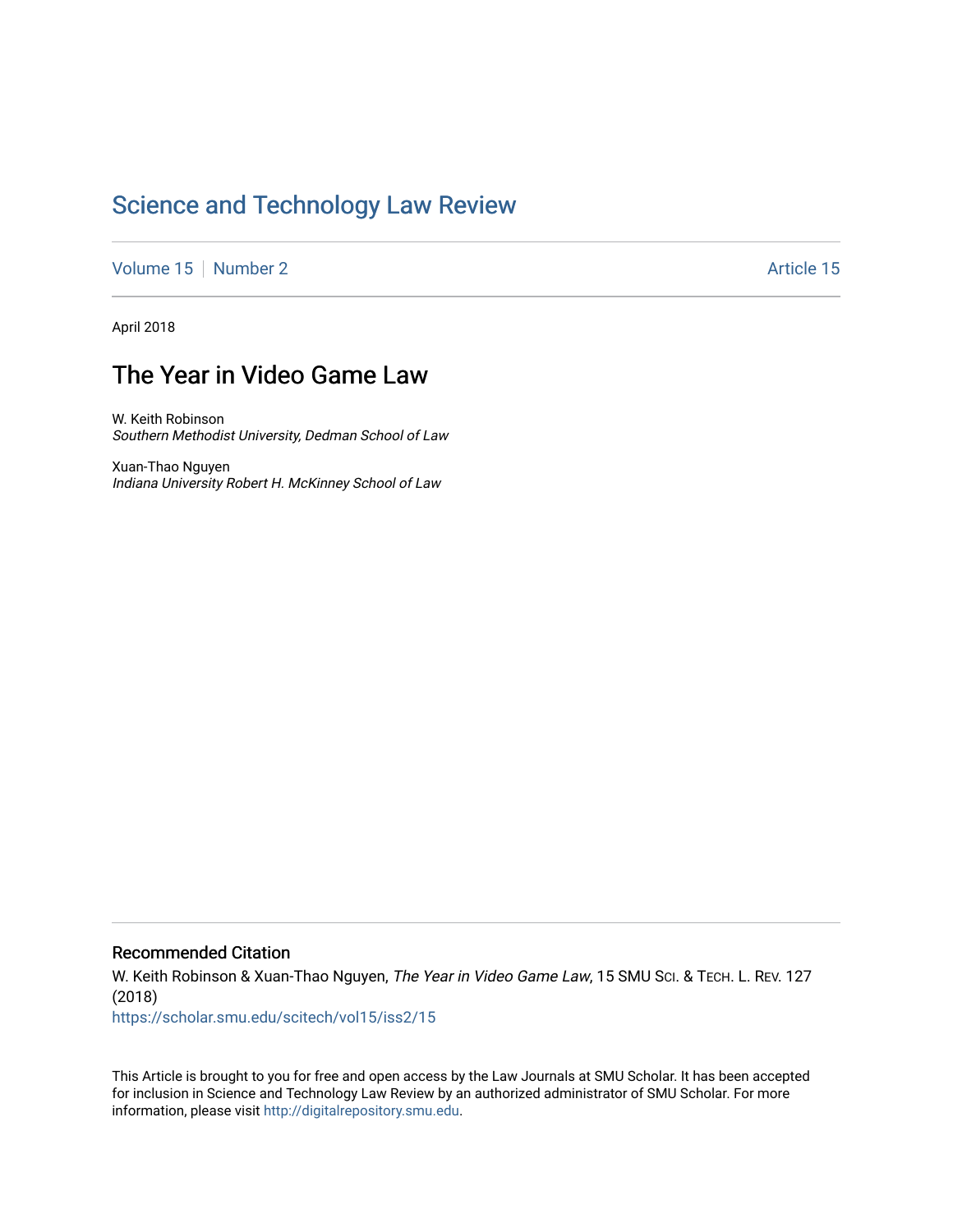## **The Year in Video Game Law**

### *Speaker: Professor W. Keith Robinson\**

#### **INTRODUCTION BY PROFESSOR XUAN-THAO NGUYEN, SMU DEDMAN SCHOOL OF LAW:**

**Professor Nguyen: Good** morning, **I** am so *pleased* to be able to hold this pamphlet of the past year's cases in my hands. Every year at this symposium you get a copy of the cases from the previous year. This is the result of hard work from law students. And for this particular year—the review of 2011 cases—two of my best students, Ken Jordan and Robert Wilkinson, put numerous hours into preparing this packet. There is something special about law students in general. Nowadays, we are training students, not only in intellectual property law but also in drafting contracts and conducting due diligence for acquisitions. What **I** am trying to tell you is hire them! **I** remember Ted Price talking about the X, Y, and Z generations, and the law students today are the Y generation. They grew up with the internet from a very early age, and they understand Facebook much better than most people do. In fact, they even update their Facebook statuses before they study for finals. So, with that knowledge, you can see that they have a strong understanding of video game law as well.

With that said, the reason why we have such wonderful students is because we have professors like Professor Keith Robinson. Professor Robinson will speak this morning on the review of the 2011 updates in gaming law. Professor Robinson came to **SMU** from Duke University where he was an electrical engineer. Thereafter, he went to work in the technology industry for several years, including in the gaming industry. After several years, he returned to Duke University Law School and earned his Juris Doctor. Professor Robinson spent the next six years in Washington, D.C. at the law firm of Foley & Lardner where he was the type of patent attorney that listened to the inventors, listened to the innovators, interviewed the clients in depth, and strategically figured out how to patent innovations and how to explore and monitor intellectual property. With that background, Professor Keith Robinson will give us a review of the videogame cases of 2011.

 $\ast$ Professor W. Keith Robinson is an assistant professor at SMU Dedman School of Law. Professor Robinson previously practiced law at Foley and Lardner LLP as a member of the electronics practice group in Washington, D.C. Prior to practicing law, Professor Robinson was a technology consultant for Ernst & Young LLP and Cap Gemini Ernst & Young LLC. Before joining SMU, Professor Robinson was an adjunct professor at George Washington University Law School. Professor Robinson teaches and writes in the areas of property, intellectual property, patent law and law and technology. His current research focuses on analyzing the challenges small firms face in obtaining patent rights via the current U.S. Patent system. Professor Robinson is a graduate of Duke University Law School (J.D.,cum laude, 2004). He holds a degree in electrical engineering from the Duke University Pratt School of Engineering (B.S. 1999).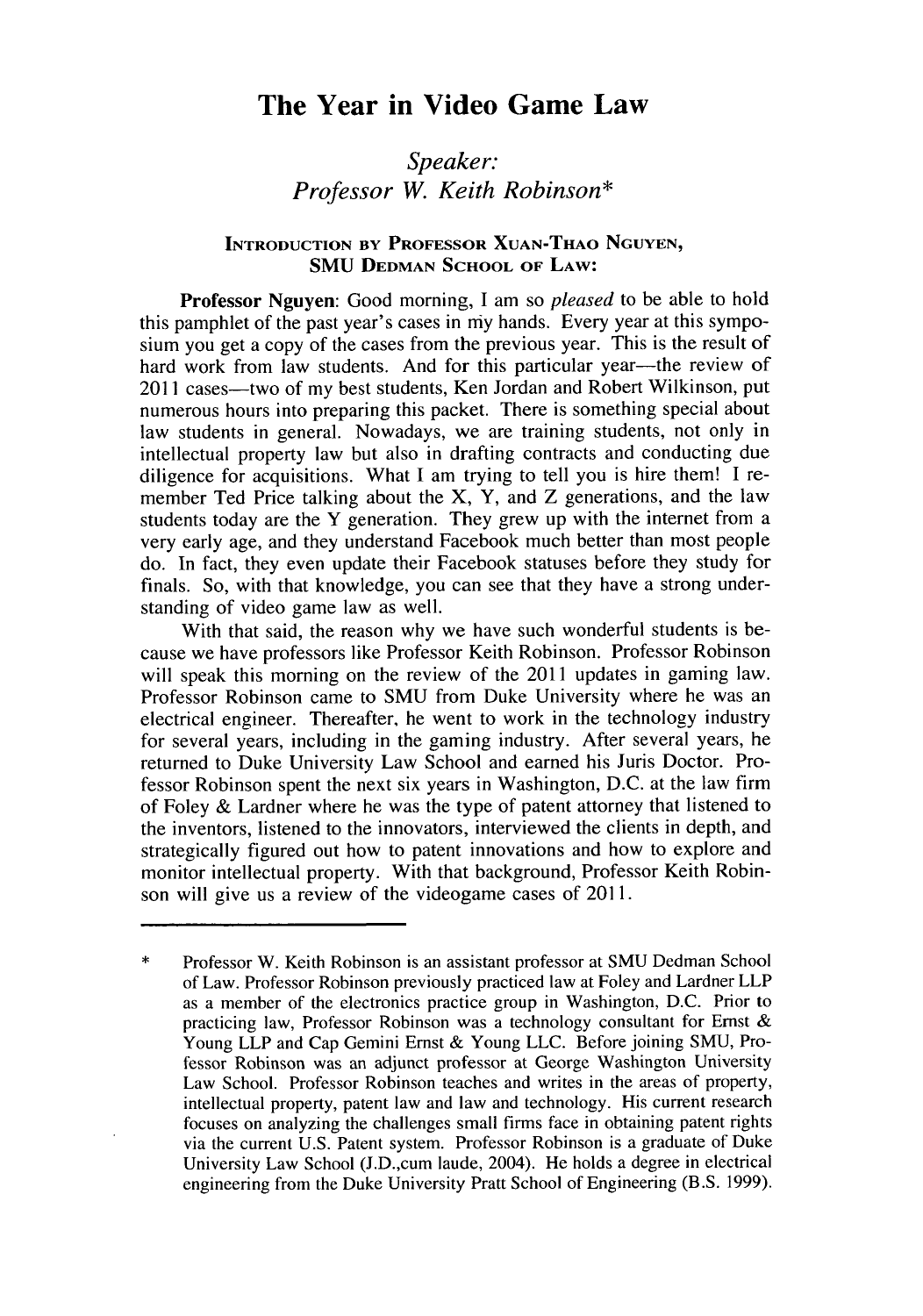**Professor Keith Robinson:** Thank you Professor Nguyen for that great introduction. Good morning, everyone. I am very happy and pleased to be a part of this program. It is something that I heard about even before I became affiliated with SMU. I think it is a terrific program, and the information that is exchanged is very valuable. Over the course of the past few months I have spent a significant amount of time reviewing not only the court decisions that were released in 2011, but also the significant number of lawsuits that were filed last year. There is a significant amount of information that we can gleam from both the litigation and court decisions. What I want to do is provide you with the answer to three questions that this information and these decisions suggest. The first question is who or what can I safely depict in my games? The second question is what is the patenting landscape for games going forward in 2012? The third question is what are some of the preeminent legal challenges facing social gaming moving forward in 2012?

Let's start with publicity rights. There are three important cases I want to talk about concerning publicity rights that were decided in 2011 having to do with sports, guns, and rock and roll. The first case is *Hart v. Electronic Arts.'* In this case, the plaintiff, Hart, was a former football player for Rutgers University, a quarterback.2 He brought suit against Electronic Arts (EA) for the depiction of his likeness in EA's NCAA Football title.3 Hart argued that in the NCAA football game the quarterback that was depicted had all of his attributes.<sup>4</sup> He was the same height as Hart; he was the same weight as Hart; his eye and hair color were the same; his facial features were the same; and even the detail in the accessories that he wore on his uniform were similar.5 For example, the way Hart wore his wristband when he played football was also the way the quarterback was depicted in the game. <sup>6</sup> In response, EA argued that its use of Hart's likeness was protected under the First Amendment.<sup>7</sup> EA argued that while it did use his likeness initially, there were several features in the game that allowed players to change how he looked.8 The game gave players the ability to go in and start with Hart as a raw material and then change his hair color, his facial features, and modify how he wore his uniform.<sup>9</sup> The court agreed with EA's argument.<sup>10</sup> The court found that, under the First Amendment, EA's use of Hart's likeness

- **3.** *Id.*
- *4. Id.* at 763.
- 5. *Id.*
- 6. *Hart,* 808 F. Supp. 2d at 763.
- 7. *Id.* at 768.
- 8. *Id.* at 783.
- *9. Id.*
- 10. *Id.* at 787.

**I.** Hart v. Elec. Arts, Inc., 808 F. Supp. 2d 757 (D.N.J. 2011).

<sup>2.</sup> *Id.* at 760.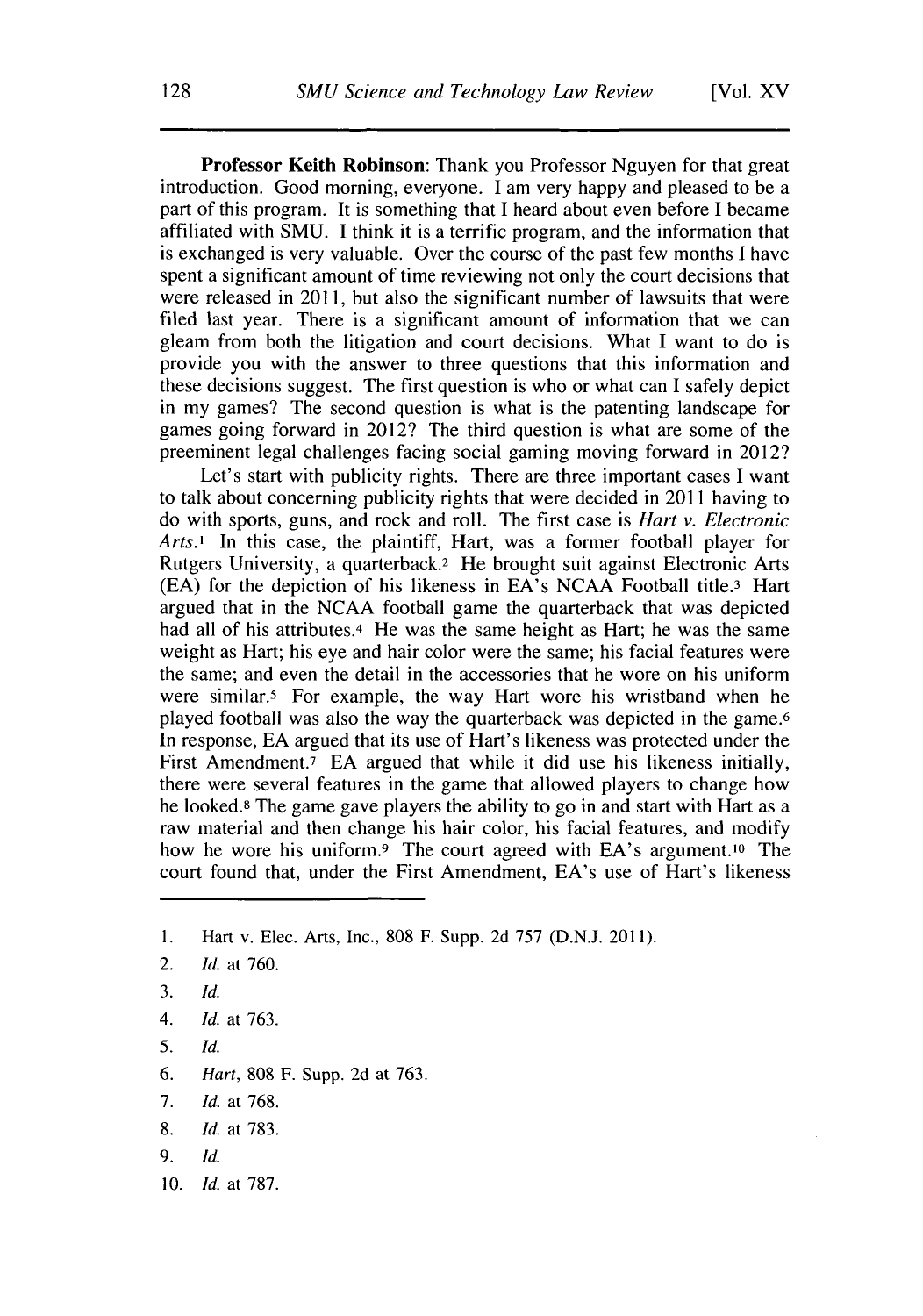was protected.<sup>11</sup> The court said that such use was transformative use of Hart's image, and was protected under the First Amendment.<sup>12</sup> Therefore, EA succeeded in effectively defending its title in that case.

The second case that I want to talk about has to do with the band No Doubt and its participation in the game *Band Hero,* published by Activision.'3 In this game, *Band Hero* licensed the use of No Doubt's image and its songs to be used in the game.<sup>14</sup> No Doubt even agreed to come in and wear image capture suits so that they could be accurately depicted in the game.15 However, once the game was complete, No Doubt discovered a feature included in the game that allowed a player to "unlock" the band members.16 This feature allowed the player to use the band members to sing different songs—songs that No Doubt does not sing—and it also allowed the player to break up the band and use the band members individually.'7 No Doubt brought suit claiming that this was outside the scope of the licensing agreement.<sup>18</sup> In this case, again, Activision, in response, relied on the First Amendment.19 Activision argued that use of the band No Doubt in this game was protected under the First Amendment.<sup>20</sup> However, in this case, the court did not side with Activision's First Amendment argument.2' In reaching its conclusion, the court looked at the fact that in the game there was no way to transform any of the images of the No Doubt band members.22 Players could not change any of their attributes.<sup>23</sup> Thus, when a player picked Gwen Stefani, the player must use Gwen Stefani.24 There was no way to change her hair color, the outfit that she had on, or any of those things.<sup>25</sup> The court

- 11. *Hart,* 808 F. Supp. 2d at 787.
- 12. *Id.*
- 13. No Doubt v. Activision Publ'g, Inc., 192 Cal. App. 4th 1018, 1022 (Cal. Ct. App. 2011).
- 14. *Id.* at 402.
- 15. *Id.*
- 16. *Id.*
- 17. *Id.*
- 18. No Doubt, 192 Cal. App. 4th at 400.
- 19. *Id.* at 406.
- 20. *Id.*
- 21. *Id.* at 409-10.
- 22. *No* Doubt, 192 Cal. App. 4th at 409-10.
- 23. *Id.* at 410.
- 24. *Id.*
- 25. *See id.* at 410.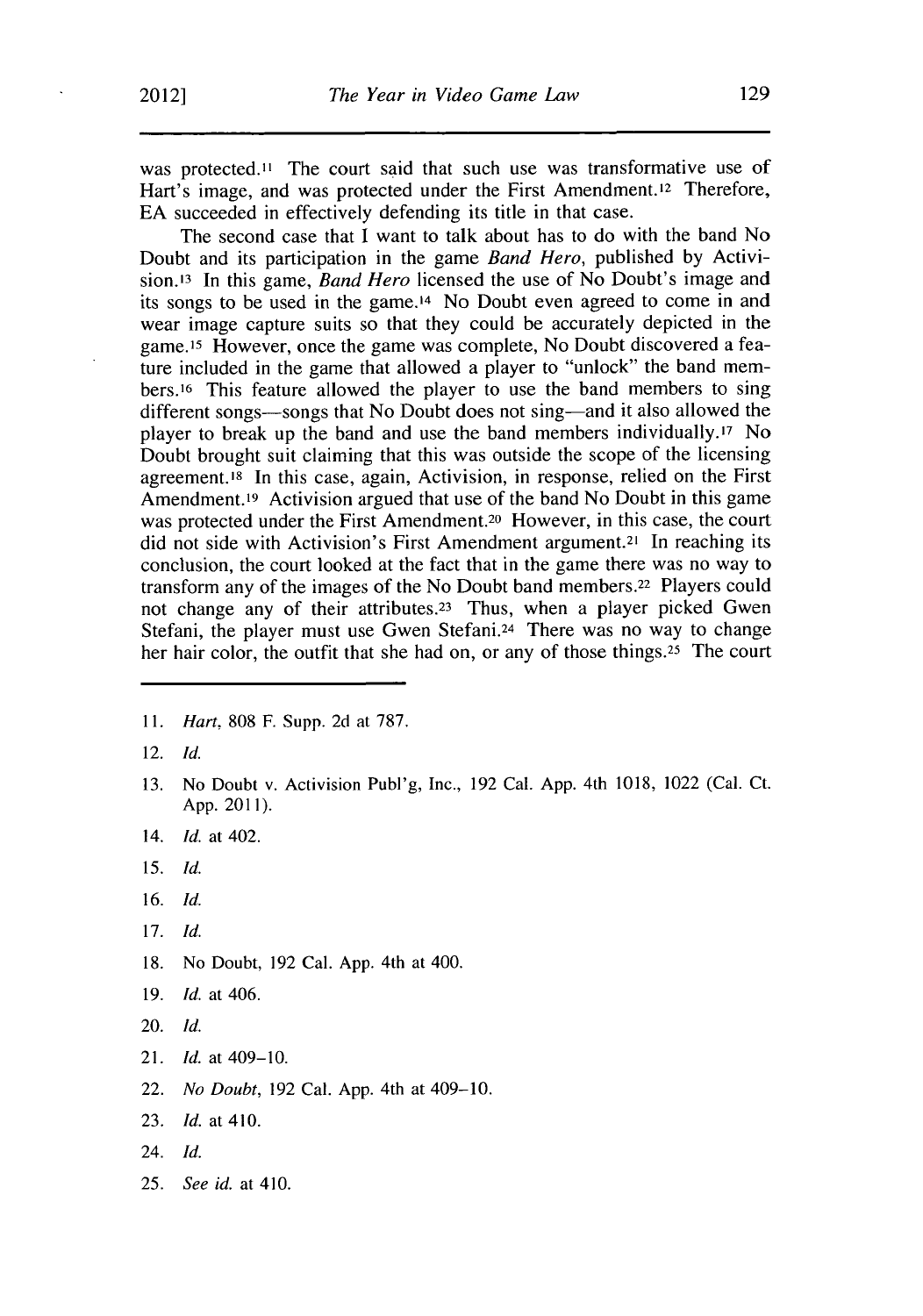ruled such use was not the type of transformative use that was protected under the First Amendment.26

Finally, let's talk about guns. In *Dillinger v. EA,* the estate of the famous American gangster John Dillinger brought suit against EA for the use of his name, Dillinger, in association with a Tommy gun used in EA's *Godfather* games. 27 The Dillinger estate argued that this was an unauthorized use of the Dillinger name.<sup>28</sup> In response, EA again argued that its use of "Dillinger" was protected under the First Amendment.<sup>29</sup> In analyzing this case, the court looked at a First Amendment test called the "Rogers Test."30 The court found that while there is a relationship between Dillinger, a Tommy gun, and a gangster depiction, such as *Godfather,* a consumer is not going to be confused or misled by the use of the name Dillinger and think that Dillinger is authorizing or sponsoring the game *Godfather.31* Again, EA succeeded in this case under the First Amendment.32

Now, briefly, let's turn to the patent landscape. In the gaming world, you have what is called a non-player character, or NPC. They are friendly guys that you find throughout massively complex multiplayer online games, or MMO's. These characters give you things to do, such as tasks to perform, and may give you a prize, such as gold, in return.

In the patenting realm, we have non-practicing entities, or NPEs. For the non-practicing entity, the business model is to collect and license their technology to others. The reason why we call them NPEs is because they generally do not make or use any of the technology on which they own patents. There is nothing legally wrong with this, and there are some good NPEs out there. Two of the most famous NPEs are Walker Digital and Lod-Sys, which were very active in 2011. Walker Digital sued over one hundred companies for patent infringement.33 One of its premiere patents, included in its patent portfolio, is a patent for online game tournaments. 34 As you can imagine, there are a number of game creators that were sued alleging in-

- 29. *Id.* at 837, n. 9.
- 30. *Id.* at 837.
- 31. *Id.*
- 32. *Dillinger,* 795 F. Supp. 2d at 837.
- 33. Neil Magnuson & Robert Van Amam, *Walker Digital Enters the Game: Recent Trend of Patent Infringement Suits Against Activision, Blizzard, Microsoft, Electronic Arts and other Video Game Companies,* Williams Mullen (May 26, 2011), http:www.williamsmullen.com/walker-digital-enters-the-game-05-26- 2011/.
- 34. U.S. Patent No. 6,425,828 (filed Jan. 24, 2001) (issued July 30, 2002).

<sup>26.</sup> *Id.*

<sup>27.</sup> Dillinger, LLC v. Elec. Arts Inc., 795 F. Supp.2d 829, 831 (S.D. IN. 2011).

<sup>28.</sup> *Id.*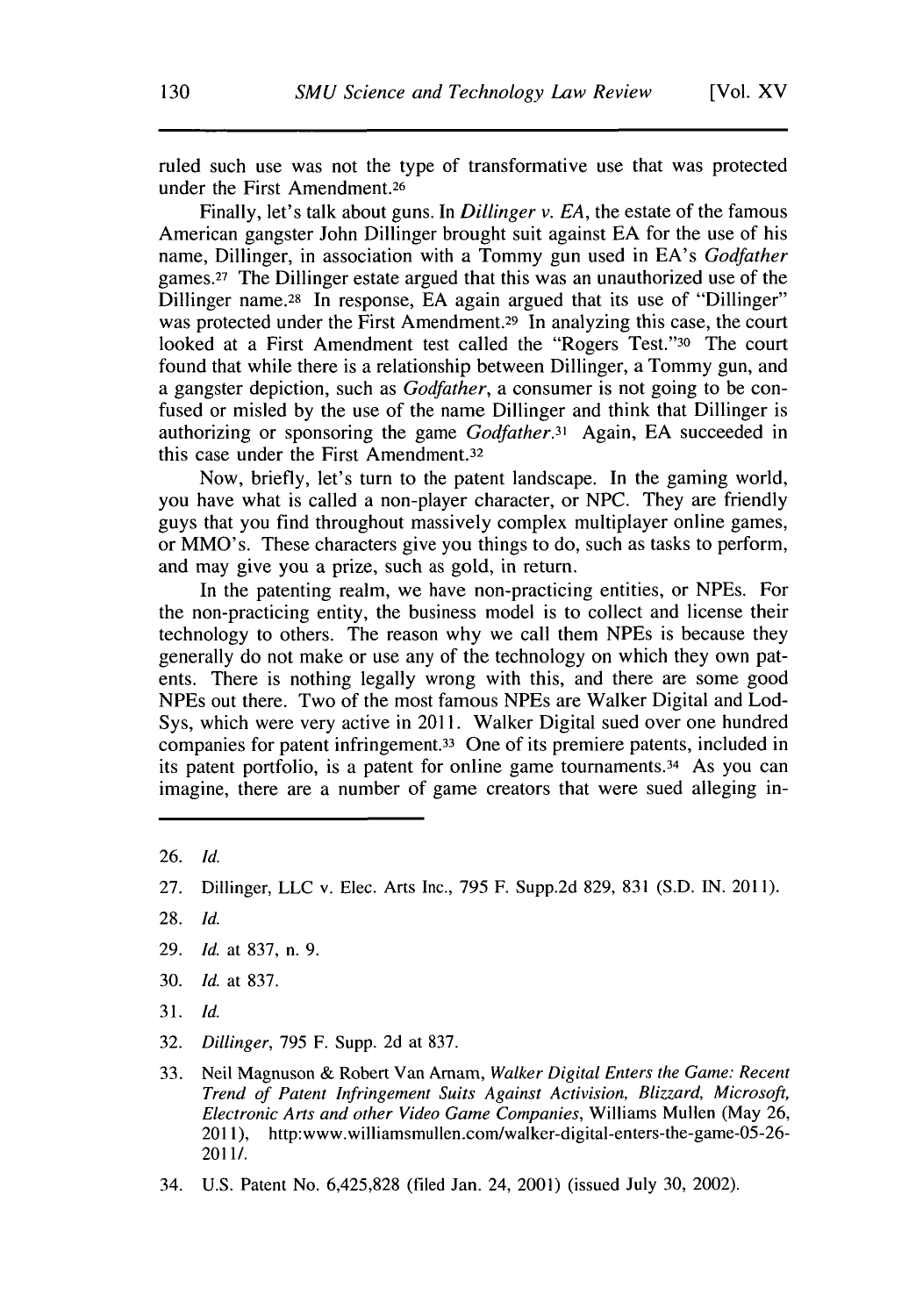fringement of that patent.<sup>35</sup> That litigation is ongoing, and we are watching it closely in 2012 to see where it goes.

In addition, there is an **NPE** called LodSys. What is interesting about LodSys is that the company recently sued mobile game developers that published their games in Apple, Inc.'s **App** Store, and Apple, Inc. involved itself in the lawsuit.36 The reason Apple got involved is because Apple is the licensor for some of the patents that LodSys is asserting against its developers.37 Basically, Apple said to LodSys, "Look you cannot be suing our developers who are making these games and selling them in the **App** Store."38 As it stands now, the litigation is ongoing, and it is unclear whether Apple's relationship with LodSys is going to have any legal effect on the lawsuits between LodSys and these application developers.39 Again, this is something to watch very closely.

Now, there is a silver lining regarding NPEs—the recent America Invents Act **(AIA)** passed last year.<sup>40</sup>**A** provision in the **AIA** leads commentators to believe that the **AIA** will limit the ability of NPEs to sue several defendants at once.<sup>41</sup> We think we will see targeted litigation against select entities instead of this wholesale litigation where you sue about one hundred defendants and drag them all into court.<sup>42</sup>

Next, let's look at the social gaming realm. The Learning Company sued Zynga, Inc. (Zynga) this year over the game, The Oregon Trail.<sup>43</sup> The lawsuit alleges that The Learning Company owned The Oregon Trail and approached Zynga about creating a Facebook version of the game.44 The Learning Company shared their plans and marketing materials for the game, but somewhere along the way, conversation and discussions about the prod-

- **36.** Lodsys, **LLC** v. Brother Int'l Corp., No. 2:1 l-cv-90-JRG, 2012 WL **760729,** at **\*1 (E.D.** Tex. Mar. **8,** 2012).
- **37.** Neil McAllister, *Lodsys vs. developers: Can Apple save the day?,* InfoWorld Blog (June 2, 2011), http://www.infoworld.com/d/application-development/ lodsys-vs-developers-can-apple-save-the-day-8 **11.**
- **38.** *Id.*
- **39.** *See Lodsys,* 2012 WL **760729,** at **1;** McAllister, *supra* note **37.**
- 40. America Invents Act of **2011, U.S.** House of Representatives Committee on the Judiciary, http://judiciary.house.gov/issues/issues\_patentreformact2011.html (last visited Apr. **7,** 2012).
- 41. Ruth Rivard, *Section 19: Jurisdiction and Procedural Matters,* Patent Reforum (Jan. **10,** 2012), http://americainventsact.com/section-19-jurisdiction-and-procedural-matters/.
- 42. *See id.*
- 43. Complaint at **1,** Learning Co. v. Zynga, Inc., No. 11-10894, 2011 WL **1938605 (D.** Mass. May **18, 2011).**
- 44. *Id.* at 3-4.

**<sup>35.</sup>** Magnuson and Arman., *supra* note **33.**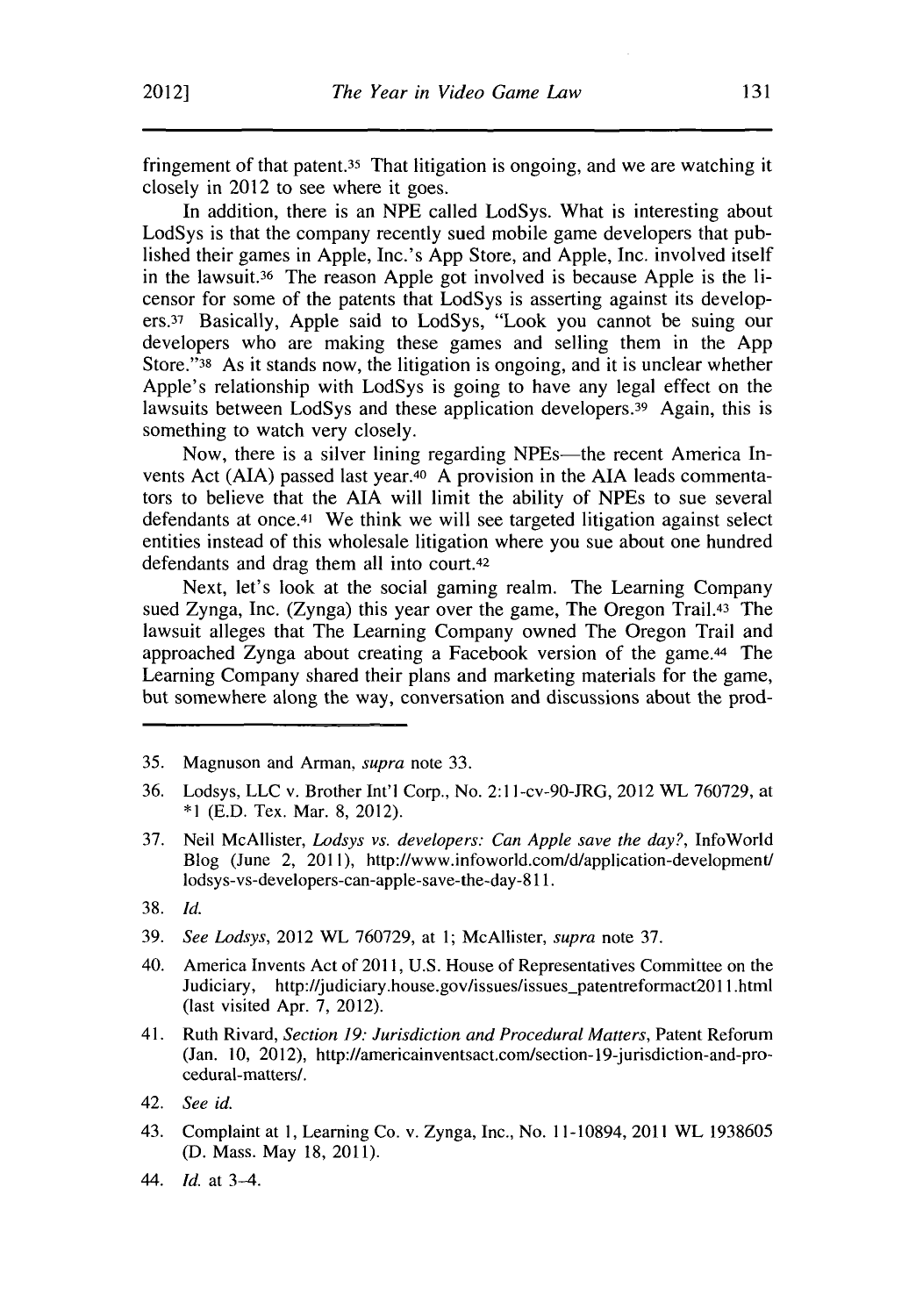uct broke off.<sup>45</sup> A few months later, Zynga offered an extension for its FrontierVille game, which it calls FrontierVille's Oregon Trail.46 The Learning Company promptly sued Zynga for trademark infringement.47 This lawsuit is also pending, ongoing, and something we are watching carefully. The last time I checked, Zynga's Frontierville's Oregon Trail had changed its name to The Pioneer Trail.48

Finally, SocialApps also sued Zynga for allegedly stealing its Farmville game from SocialApps.49 In this case, SocialApps entered into discussions with Zynga due to Zynga's interest in acquiring SocialApps's Facebook game, MyFarm.50 Through the course of discussions, SocialApps shared source codes from the MyFarm game with Zynga under a confidentiality agreement.<sup>51</sup> Soon thereafter, Zynga released their FarmVille game.<sup>52</sup> We believe the ongoing litigation may have significant implications here.

To answer the three questions **I** posed at the beginning of my presentation, copying or cloning games in the social space will continue to be a major challenge for social games. As recently as yesterday, there was an article on Gamasutra about a small iPhone developer, the winner of the iPhone gameof-the-year award, who is now asserting that Zynga stole its game and created a Facebook version.53 This is happening as we speak. This is a major challenge from a legal standpoint because attorneys will need to be creative in how they counsel clients regarding how clients can protect their IP in this space.

Second, NPEs will continue to exist, and they will continue to acquire numerous patents. However, because of the **AIA,** they will become more selective about their targets. NPEs will continue to selectively target for patent infringement game creators and the creators of game peripherals used in games.

- 48. Joe Osborne, *Frontierville Oregon Trail becomes 'Pioneer Trail' after community vote,* Games News.com (June **9,** 2011, 3:25pm), http://blog.games.com/ 2011/06/09/frontierville-oregon-trail-pioneer-trail/.
- 49. Complaint at 4, SocialApps, **LLC** v. Zynga, Inc., No. **SAVII-00919-CJC** (MLGx), **(C.D.** Cal. Jun. **17, 2011),** *available at* http://docs.justia.com/cases/ federal/district-courts/california/candce/5:2011 cv04910/246566/1 /0.pdf?ts= **13 18958223.**
- **50. Id.** at 4.
- **51. Id.**
- **52.** Id. at **5.**
- **53.** Kris Graft, *Zynga accused of cloning hit indie iPhone game Tiny Tower,* Gamasutra (Jan. **25,** 2012), http://gamasutra.com/view/news/39831/Zynga-accused of cloning hit indie iPhone game Tiny Tower.php.

<sup>45.</sup> Id. at 4-5.

<sup>46.</sup> Id. at **7.**

<sup>47.</sup> Id. at **1.**